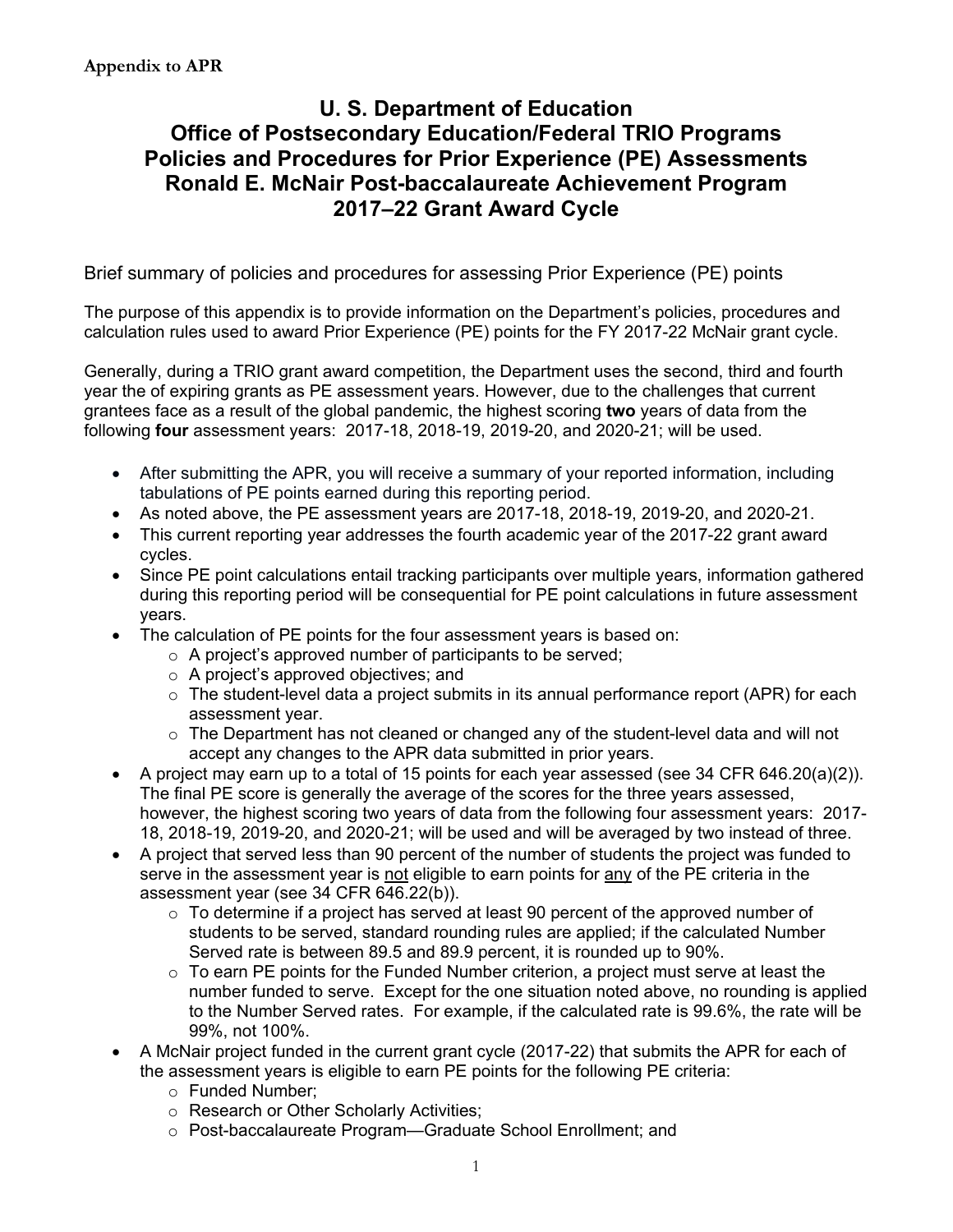### **Appendix to APR**

- o Post-baccalaureate Program—Continued Enrollment in Graduate School.
- PE points are awarded based on meeting or exceeding the approved objectives. No partial credit is given.

If the calculated rate for the PE criterion (i.e., actual rate) is greater than or equal to the approved rate, PE points are awarded. Except where noted above, standard rounding rules are used (e.g., 79.6% rounds to 80%).

- continuously funded for the ten-year period in which PE is being assessed. • To be eligible to earn PE points for the doctorate degree attainment criterion, a McNair project must have been operating a project and must have submitted an APR for the year in which the cohort was established. Unless the Department decides otherwise, the project must have been
- A project that does not submit an APR in the assessment year (i.e., 2017-18, 2018-19, 2019-20, and 2020-21) is not eligible to earn any PE points for that assessment year.
- The Department will not accept any changes to the project's APR data (or re-calculate the PE points) once the APR has been submitted for the assessment year. However, if other information such as audit reports, site visit reports, and project evaluation reports indicates the APR data used to calculate PE points are incorrect, the Department may decide to adjust (decrease) the PE scores or not award PE points (see 34 CFR 646.22(a)(3)).

## **Eligibility to Receive PE Points by Years Funded and by PE Criteria**

 Each McNair project funded in the current grant cycle (FY 2017-22) is eligible to earn up to 13 or 15 PE below will be used. A McNair project will fall into only <u>one of the two</u> tables below. An "**×**" indicates the points for each assessment year. The following two tables depict the maximum number of PE points a project is eligible to receive for each of the four assessment years based on length of time the project has been continuously funded. Again, due to the challenges that current grantees face as a result of the global pandemic, the highest scoring **two** years of data from the PE assessment years shown grantee is not eligible to earn PE points because the grantee was not funded in the year the cohort was established and/or the assessment year.

| <b>PE Criteria</b>                                                                     |  | 2017-18                      | $2018 - 19$ | $2019 - 20$ | $2020 - 21$ | <b>Maximum Points</b><br><b>Allowed</b> |  |  |
|----------------------------------------------------------------------------------------|--|------------------------------|-------------|-------------|-------------|-----------------------------------------|--|--|
| <b>Funded Number</b>                                                                   |  |                              |             |             |             | 12                                      |  |  |
| <b>Research or Other</b><br><b>Scholarly Activities</b>                                |  |                              |             |             |             | 12                                      |  |  |
| Post-baccalaureate<br>Program -<br><b>Graduate School</b><br><b>Enrollment</b>         |  |                              |             |             |             | 12                                      |  |  |
| Post-baccalaureate<br>Program $-$<br><b>Continued Enrollment</b><br>in Graduate School |  | $\checkmark$                 | ✓           |             |             | 16                                      |  |  |
| <b>Doctoral Degree</b><br><b>Attainment</b>                                            |  |                              |             |             |             | 8                                       |  |  |
| <b>Total</b>                                                                           |  | 15                           | 15          | 15          | 15          | 60                                      |  |  |
|                                                                                        |  | <b>Average PE Score = 15</b> |             |             |             |                                         |  |  |

#### **Table 1—Number of PE Points that may be Earned by a Project First Funded in 2007-08 PE Assessment Years**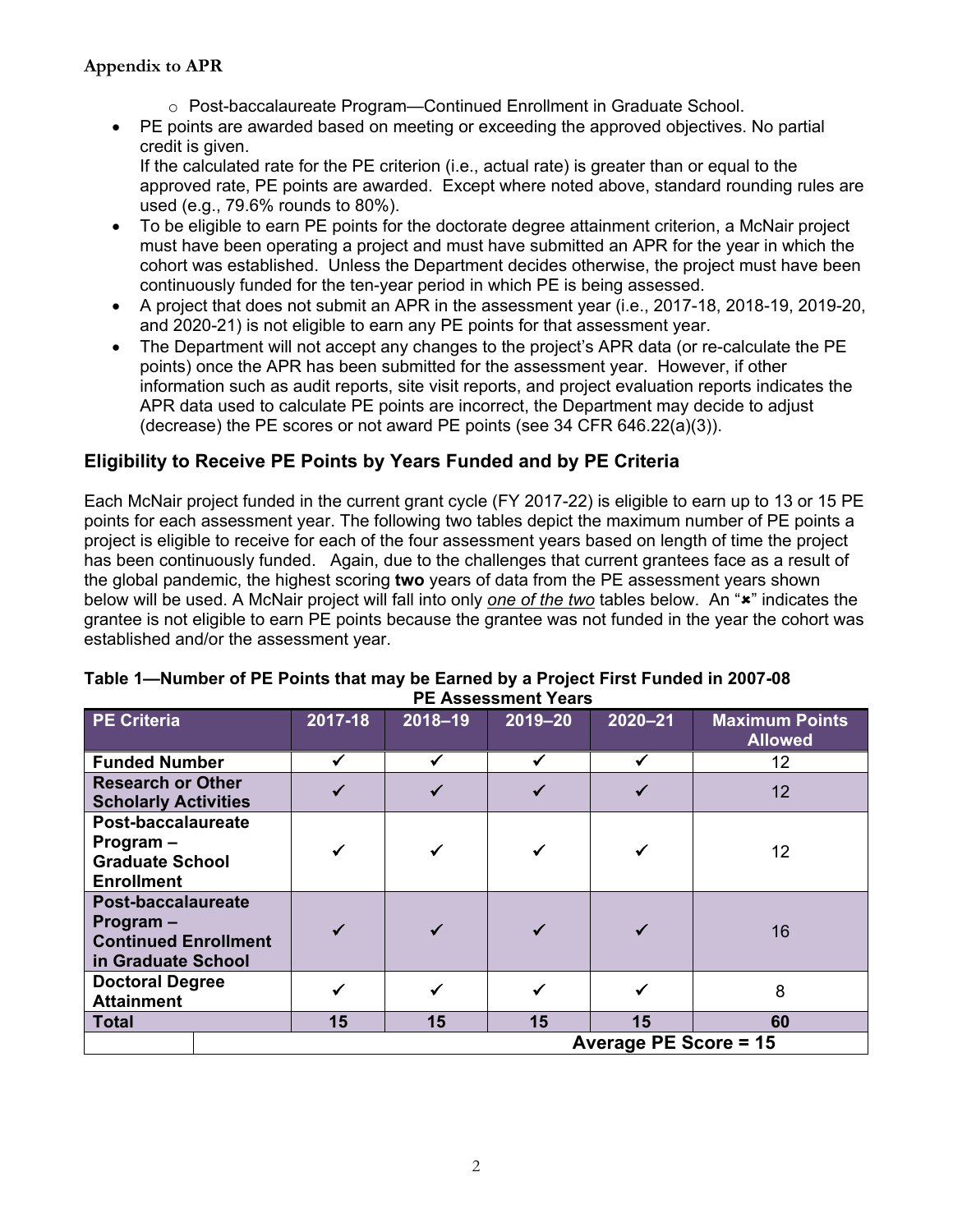## **Table 2—Number of PE Points that may be Earned by a Project First Funded in 2012-13 or 2017-18**

| <b>PE Criteria</b>                                                                                    |                              | 2017-18   | $2018 - 19$ | $2019 - 20$ | $2020 - 21$ | <b>Maximum Points</b><br><b>Allowed</b> |  |
|-------------------------------------------------------------------------------------------------------|------------------------------|-----------|-------------|-------------|-------------|-----------------------------------------|--|
| <b>Funded Number</b>                                                                                  |                              | ✓         |             |             |             | 12                                      |  |
| <b>Research or Other</b><br><b>Scholarly Activities</b>                                               |                              |           |             |             |             | 12                                      |  |
| Post-baccalaureate<br>Program-<br><b>Graduate School</b><br><b>Enrollment</b>                         |                              |           |             |             |             | 12                                      |  |
| Post-baccalaureate<br>Program -<br><b>Continued</b><br><b>Enrollment in</b><br><b>Graduate School</b> |                              |           |             |             |             | 16                                      |  |
| <b>Doctoral Degree</b><br><b>Attainment</b>                                                           |                              | $\pmb{x}$ | $\mathbf x$ | $\mathbf x$ | $\mathbf x$ | 0                                       |  |
| <b>Total</b>                                                                                          |                              | 13        | 13          | 13          | 13          | 52                                      |  |
|                                                                                                       | <b>Average PE Score = 13</b> |           |             |             |             |                                         |  |

**PE Assessment Years** 

# **How is the Rate for the Funded Number Criterion Calculated?**

PE points are awarded based on the project having served the approved number of participants for the reporting year. The actual number of participants served must be equal to or greater than the number of participants the project was funded to serve.

- The **denominator** is the project's approved number of participants to be served.
- The **numerator** is actual number of participants served during the assessment year and is the sum of field #22 (Participant Status), options 1 and 2.

# **How is the Rate for the Research or Other Scholarly Activities Criterion Calculated?**

 completing research or other scholarly activities. For a given assessment year, a project PE points are awarded to eligible projects that met or exceeded their approved objective for needed to have served students in the target population (i.e., students that participated in research or other scholarly activities).

 **scholarly activities"** is as follows: The calculation rule for the **"percent of participants who completed research or other** 

- The **denominator** is an unduplicated count of the number of students that participated in Research, Other Scholarly, or McNair Internships and is derived from:
	- Field #32 (Research) options 1 or 2, **OR**
	- Field #33 (Other Scholarly Activities) options 1 or 2, **OR**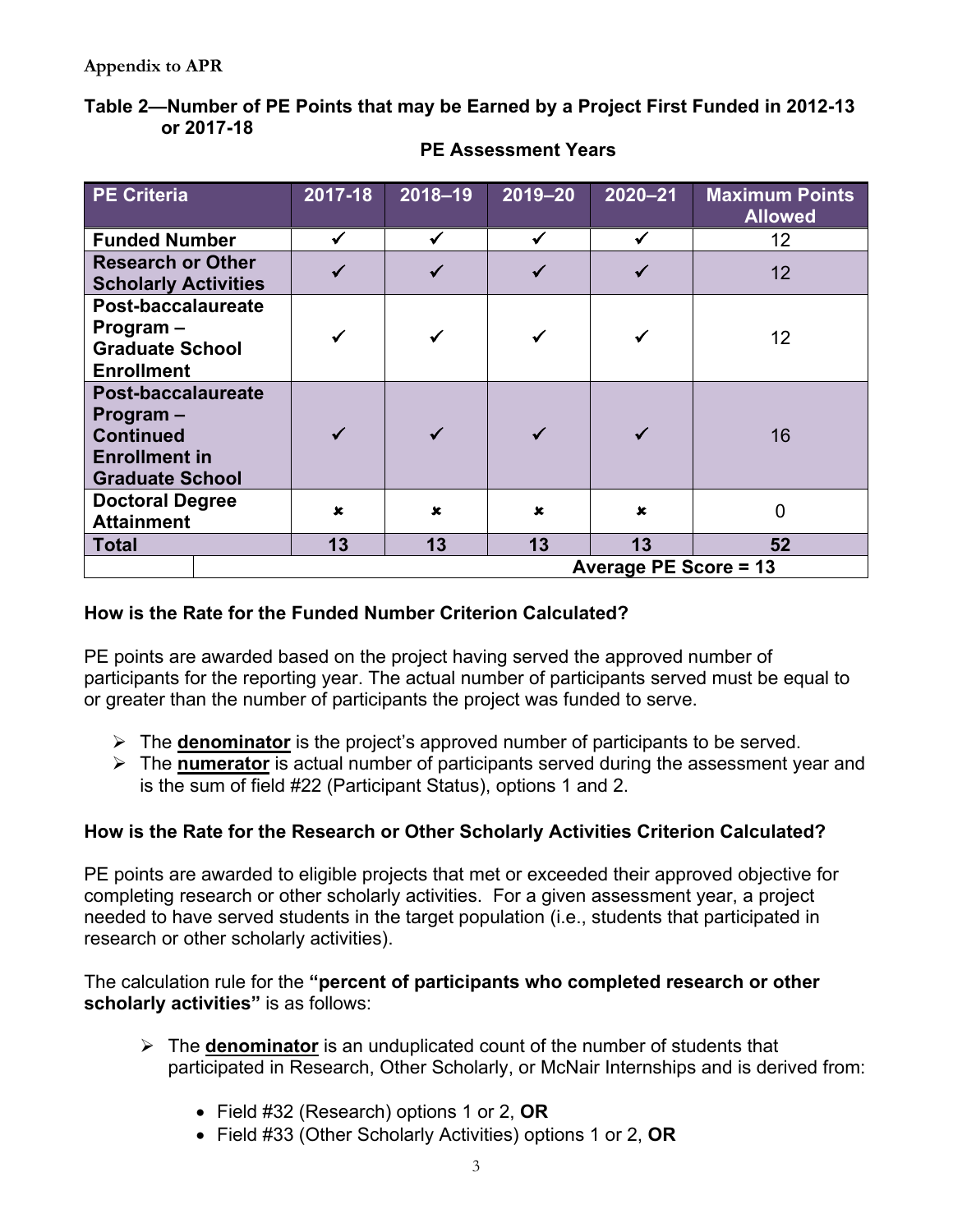• Field #34 (McNair Internships) options 1 or 2.

 *activities or not. Thus, all students served during the assessment year who participated in The denominator represents all those students that participated in research, other scholarly activities, or McNair internships, regardless of whether they completed the research, other scholarly activities, or McNair internships were included in the denominator, but only once.* 

- The **numerator** is an unduplicated count of the number of students who participated in and completed all components of the *research, other scholarly activities, or McNair internships*  and is derived from:
	- Field #32 (Research) option 2, **OR**
	- Field #33 (Other Scholarly Activities) option 2, **OR**
	- Field #34 (McNair Internships) option 2

 *completed research, other scholarly activities, or McNair internships were included in the The numerator represents all those students that completed their research, other scholarly activities, or McNair internships. Thus, all students served during the assessment year who numerator, but only once.* 

### **How is the Rate for the Post-baccalaureate Program—Graduate School Enrollment Criterion Calculated?**

PE points are awarded to eligible projects that met or exceeded their approved objective for postbaccalaureate program—graduate school enrollment. For a given assessment year, a project needed to have served students in the target population (i.e., participants who attained a bachelor's degree during the assessment year).

The calculation rule for the **"post-baccalaureate program—graduate school enrollment rate"** is as follows:

- The **denominator** is the number of participants who attained a bachelor's degree during the assessment year and is derived from:
	- Field #38, (Graduate School Enrollment Status) option 1, 2, and 3.
- The **numerator** is the number of participants who attained a bachelor's degree during the assessment year and enrolled in a post-baccalaureate program by the following fall term and is derived from:
	- Field #38, (Graduate School Enrollment Status) option 1

#### **How is the Rate for the Post-baccalaureate Program—Continued Enrollment in Graduate School Criterion Calculated?**

PE points are awarded to eligible projects that met or exceeded their approved objective for postbaccalaureate program persistence. For a given assessment year, a project needed to have served participants in the target population (i.e., students who were *First Year Graduate Students*).

The calculation rule for the **"post-baccalaureate program—continued enrollment in graduate school rate"** is as follows: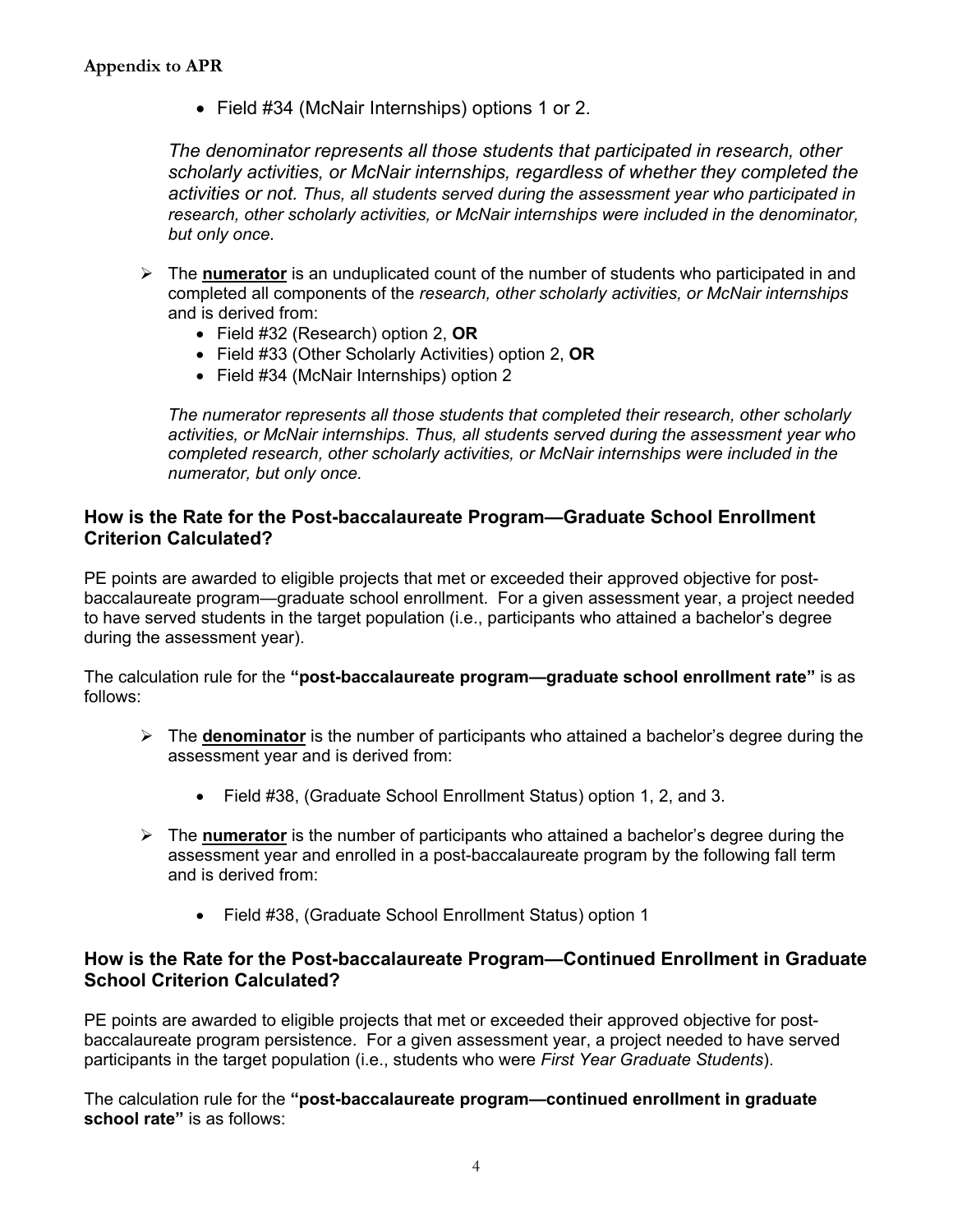#### **Appendix to APR**

- The **denominator** is the number of participants who were first-year graduate students during the assessment year and is derived from:
	- Field #39, (First-Year Graduate Student Persistence Status) option 1, 2, and 3.
- The **numerator** is the number of participants who were first-year graduate students during the assessment year and were still enrolled in a post-baccalaureate degree program by the following fall term and is derived from:
	- Field #39, (First-Year Graduate Student Persistence Status) option 1